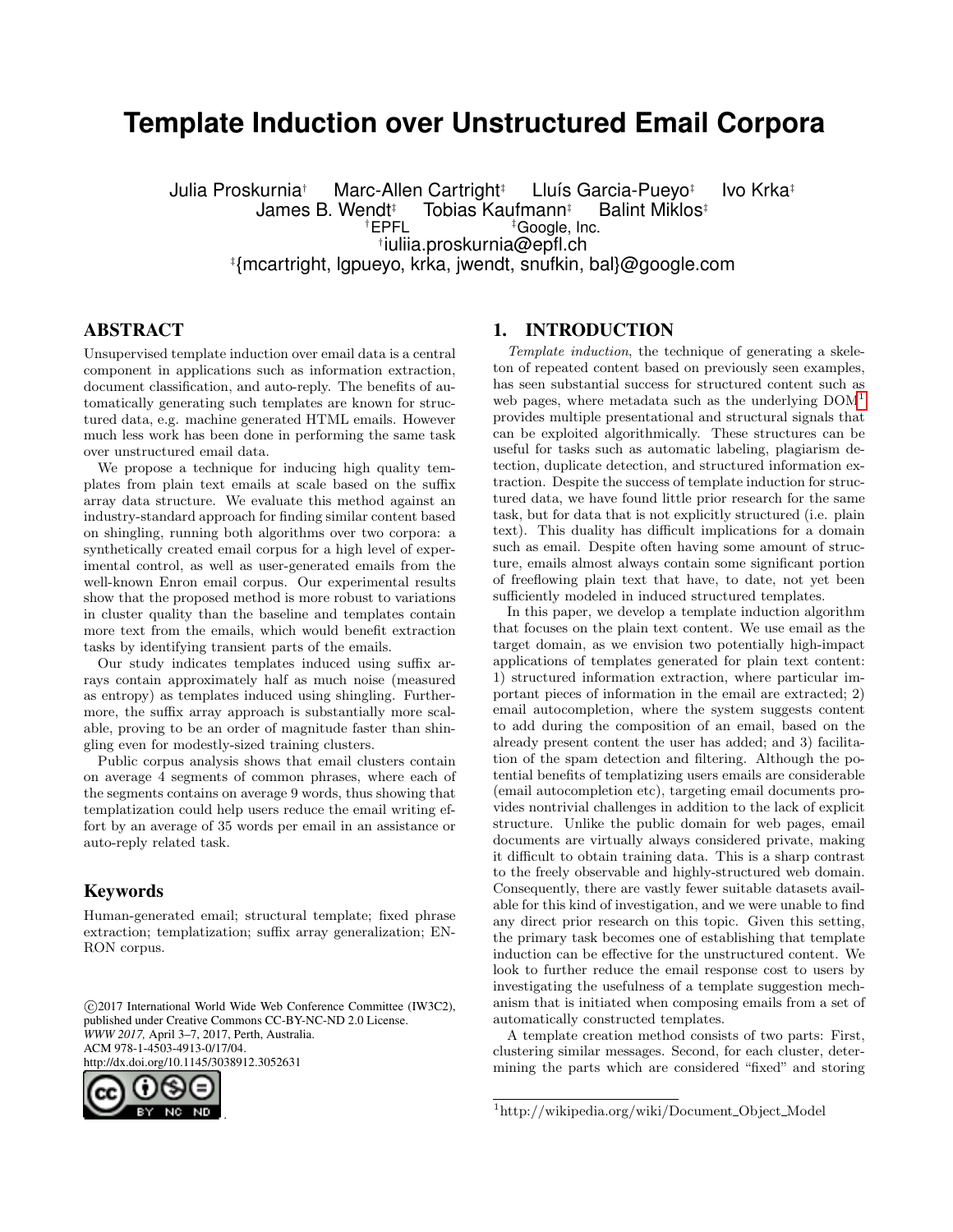the information in a standard representation, which is the produced template. In this paper, we focus on the latter.

To determine the fixed regions, we use an implementation of the suffix array data structure [\[24\]](#page-9-0), which is efficient in space and time complexity, and can be easily parallelized. We show that the quality of produced templates created with our approach is consistently better than the baseline regardless of the quality of the clusters and with better latency performance. The results of the public corpora analysis determine that text suggestion would affect a significant number of users and would save them a significant volume of writing in an autocompletion task. In addition, we show that the portion of emails detected as fixed-text is larger than for the baseline, which would allow an automated information extraction system to focus on fewer parts of the emails when extracting transient information.

To determine the effectiveness of using a suffix array to generate templates, we compare it against a standard baseline approach for template creation. We test both methods on a synthetically generated corpus as well as a publicly available corpus of emails from the Enron Corporation<sup>[2](#page-1-0)</sup>. The results of these experiments indicate that the suffix array serves as a superior approach to correctly identifying an optimal number and span of fixed regions.

The main contributions of this work are:

- An extensive analysis of the feasibility of email templatization for emails sent by a given user or bulk sender;
- A scalable technique that results in high quality templates regardless of the clustering quality;
- A novel application of the generalized suffix array algorithm to detect common phrases over similar emails; and
- An evaluation of the efficiency and quality of both the suffix array and baseline approaches.

The rest of the paper is organized as follows. Section [2](#page-1-1) discusses prior work in the area of email template creation. Section [3](#page-2-0) describes the template creation task in detail as well as our suffix-array based approach to generating templates from pre-formed clusters. Section [4](#page-5-0) describes the experimental setup for comparative analysis, and concludes with the results of those experiments. Finally, Section [5](#page-8-0) presents further applications and potential future work based on the results of this study.

### <span id="page-1-1"></span>2. RELATED WORK

In this section we discuss state of the art techniques related to this work. Specifically, we cover methods for email content mining (e.g. spam classification, labeling, and threading), template induction (for web and for emails), and autocompletion systems.

# 2.1 Email Content Mining

Most email content mining techniques are originally derived from more established web information extraction methods, such as template or wrapper induction [\[5,](#page-9-1) [11,](#page-9-2) [15,](#page-9-3) [16,](#page-9-4) [22\]](#page-9-5). In addition to information extraction, email content mining techniques also span document classification tasks, such as spam filtering, automatic labeling, as well as document clustering for email threading.

Spam classification. The popularity and necessity of email as a communication medium has also made email a popular target for spam attacks. Simple manual spam filtering rules have given way in the last decade to more complex and effective machine learning systems that now serve as the defacto defenders tasked with detecting and removing spam messages from inboxes [\[4,](#page-9-6) [21,](#page-9-7) [26\]](#page-9-8). More recently, these binary classification have expanded beyond textual classification to include much richer feature sets, collaborative filtering techniques, and peer-to-peer and social networking ontology-based semantic spam detection techniques [\[7,](#page-9-9) [8\]](#page-9-10).

Label classification and ranking. The expansion of email as one of the primary communication media in both personal and commercial use has led to the notion of email overload, in which users become overwhelmed when the rate of incoming messages in their inbox outpaces the rate at which they can process those messages [\[9\]](#page-9-11). Automatic email foldering has been proposed to alleviate this problem [\[6,](#page-9-12) [14,](#page-9-13) [19\]](#page-9-14). However, these works present methods for email organization based on the underlying context of each message rather than occurrences of specific strings.

In many of these scenarios, sparsity of labeled data remains a hindrance to accurate and robust model development. Kiritchenko and Matwin deal with the sparsity issue by using a co-training algorithm to build weak classifiers, then label unlabeled examples, and add the most confident predictions to the labeled set [\[13\]](#page-9-15). Somewhat similarly, Wendt et al. utilize a graph-based label propagation algorithm to label unlabeled emails from a small set of labeled emails, but do so at the template level to improve scalability in very large mail provider systems [\[25\]](#page-9-16).

Possibly one of the most popular and widely known automatic email organization systems is Google's Gmail priority inbox, which distinguishes between important and nonimportant emails by predicting the probability that the user will interact with the email (e.g. open, respond) within some time window from delivery [\[1\]](#page-8-1).

Threading. Email threading is another solution to the email overload problem that assists in inbox organization and can furthermore reduce the user's perceived inbox load by clustering emails from the same conversation together [\[18\]](#page-9-17). Current threading techniques cluster messages together by header information, such as sender, subject, and subject prefixes (e.g. 'Re:', 'Fwd:'). Personal correspondence emails are generally threaded very accurately using this technique, however, many commercial emails, such as purchase receipts, tracking numbers, and shipment confirmations are often split into multiple threads due to their different subject lines despite arriving from the same sender domain and belonging to the same semantic thread. Ailon et al. presented techniques to thread such commercial emails through leveraging email templates and learning temporal causal relationships between emails from similar senders [\[2\]](#page-9-18). Similarly, Wang et al. attempt to recover implicit threading structures by sorting messages by time and construct a graph of conversations of the same topic, however their analysis is limited to newsgroup style conversations [\[23\]](#page-9-19).

### 2.2 Template Induction

Web data is generally formatted in a human-readable format which a machine renders might not necessarily understand. Web extraction techniques have been proposed to solve this issue of extracting information structured for human consumption from data.

<span id="page-1-0"></span><sup>2</sup>[https://www.cs.cmu.edu/˜./enron/](https://www.cs.cmu.edu/~./enron/)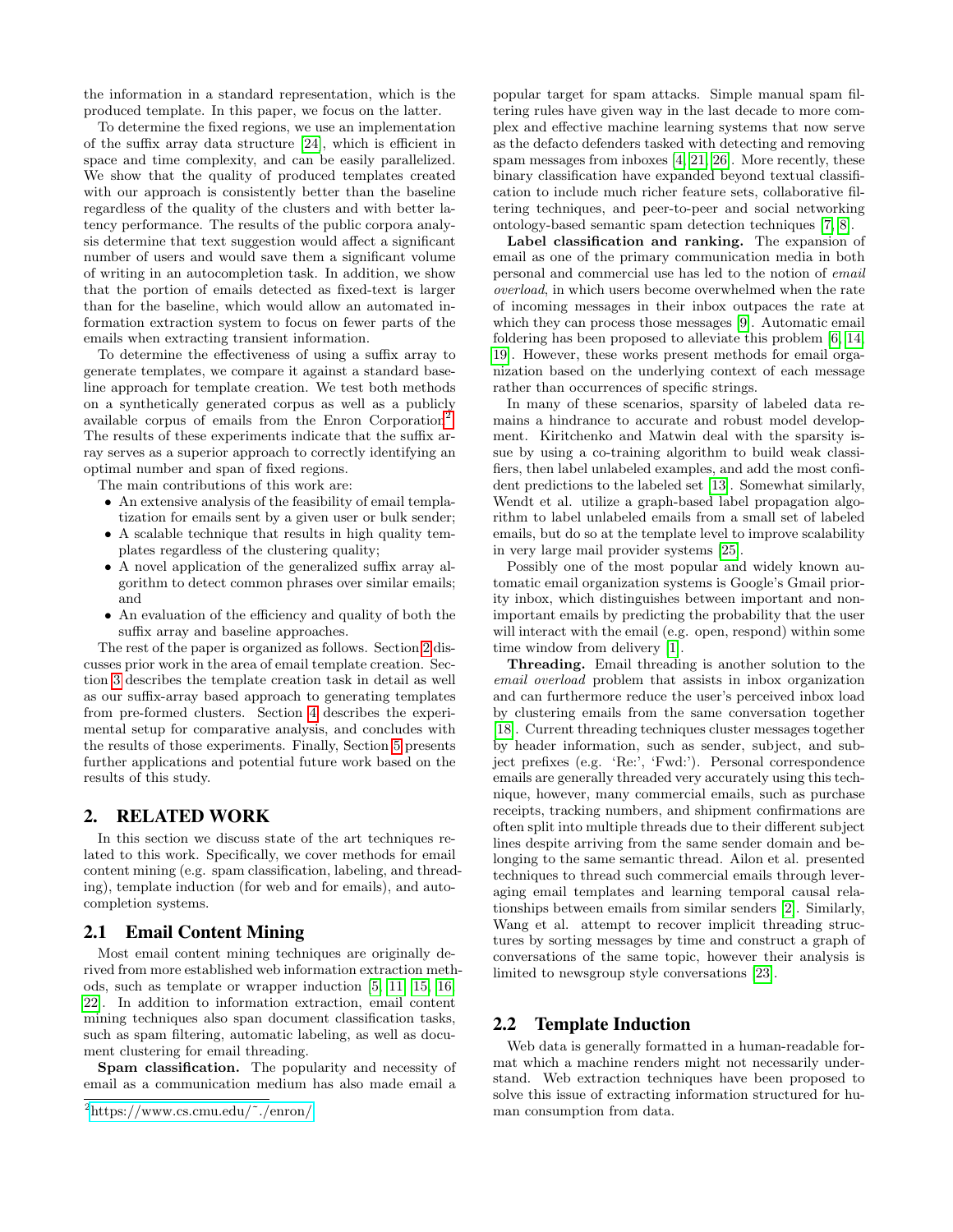<span id="page-2-1"></span>

Figure 1: An overview of the clustering and template induction.

The web is comprised of over a trillion documents in the public domain [\[3\]](#page-9-20), many of which are dynamically created and generated using templates. Hence, web information extraction is a well explored topic and is often closely coupled with template induction techniques. Since many emails utilize HTML markup and it is estimated that nearly 60% of emails are created from templates (e.g. B2C emails) [\[2\]](#page-9-18), it is natural to also apply similar web-based techniques for template induction and information extraction on emails. However, emails are among the most sensitive data on the Internet. Hence, little research has been presented on email template induction due to privacy constraints, although recent work has proposed methods for enforcing anonymity in web mail auditing [\[10\]](#page-9-21).

While there is very little published work on using structural templates for processing commercial email data, templates have been used for annotating semantic types within the DOM trees of emails [\[27\]](#page-9-22) and used in hierarchical classification of emails [\[25\]](#page-9-16). To our knowledge, no techniques have yet been published that propose template induction for plain text email content.

[\[17\]](#page-9-23) summarizes the short messages about same events into their shorter representaton. However, it has two major drawbacks that are not suited for the email use case. First, clustering of the messages relies on the edit distance which does not scale well over average size emails and might produce clusters where all words are different. Second, the method requires strong preprocessing.

### 2.3 Assisted Email Composition

SmartReply is the first email-specific machine-learned tool designed to assist the user in composing email. The tool is built on recurrent neural networks (one to encode the incoming email and the other to predict possible responses) that automatically suggests replies to email messages [\[12\]](#page-9-24). The work presented here aims to provide assistance that is learned specifically from an individual email sender, whereas SmartReply provides canned responses meant to satisfy as many users as possible. In a assisted email composition context SmartReply would infer intent, while our work would detect content that was written before by the same sender.

# <span id="page-2-0"></span>3. METHODOLOGY

The design of the template induction system is shown in Figure [1.](#page-2-1) We first describe the preprocessing and clustering steps which generate the input for the template induction algorithms. We then present two approaches for the fixed phrase extraction, as well as template induction algorithm.

# 3.1 Preprocessing

During the preprocessing phase, we perform necessary enrichment and filtering of the raw input emails to make them suitable for use as experimental input for comparison.

For each email in the raw corpus, we determine if the message is a reply (its subject begins with the pattern re:) or a forward (its subject begins with the pattern fwd:) of a prior email. All other emails are treated as original messages. Any non-original message is analyzed, and if all of the content of the message is simply a quote of the original message, the email is filtered out. Of the remaining emails, all messages determined to be non-English (or consisting primarily of non-English content) are additionally filtered out. Each of the remaining emails is then tokenized and each produced token is a structure that carries the original form of the token as well as its lemma, using the WordNet database for lemmatization [\[20\]](#page-9-25).

# 3.2 Clustering

After normalization and filtering, we then cluster similar emails as follows. Given the task at hand, a natural basis for similarity is to first group all emails sent from the same email address together. Each of these initial groups is then further processed to produce the final set of email clusters, which are then passed as input to the template generation algorithms.

Formally, let  $D_i$  and  $D_j$  be two emails in our corpus, represented as term count vectors. We define the distance between two emails:

<span id="page-2-2"></span>
$$
\delta(D_i, D_j) = \left\| \frac{D_i}{\|D_i\|_1} - \frac{D_j}{\|D_j\|_1} \right\|_2
$$
 (1)

which we use as a measure when constructing the final set of clusters. Note that based on this definition,  $0 \le \delta \le \sqrt{2}$  $(\sqrt{2} \text{ indicates orthogonal document vectors}).$  A maximal distance indicates that two documents have disjoint vocabularies, while minimal distance indicates that, at the very least, the token frequency histograms of the two documents are identical. This measure does not account for token ordering differences; we assume that statistical similarity is sufficient when considering documents from a single sender.

We use the distance defined in Equation [1](#page-2-2) and a given distance threshold  $\theta \in \text{range}(\delta)$  to partition each input senderbased group into smaller clusters based on email distances. Using these definitions, we present Algorithm [1,](#page-3-0) which receives an input cluster  $C_{\text{in}}$  (e.g. every email sent by a given user or bulk sender), and a threshold  $\theta$  to produce a set of output clusters  $C_{\text{out}}^3$  $C_{\text{out}}^3$ .

The INITIALIZECLUSTER function adds a new cluster to the output set  $C_{\text{out}}$ , and places D in the new cluster as the "representative" of that cluster. The Rep function returns the assigned representative email of a given cluster, e.g., the first email added to the cluster. While we could drop this assumption and attempt to find the best representative email for the entire cluster, performing this operation reduces to an instance of the set cover problem, which is

<span id="page-2-3"></span><sup>3</sup>The large volume of emails in a real-world scenario makes the usage of complex clustering techniques not scalable. Although cluster creation is not the focus of this work, we observed that Algorithm [1](#page-3-0) and k-means clustering did not show any significant differences in the quality of the resulting clusters, however, the method in Algorithm [1](#page-3-0) showed a significant gain in speed.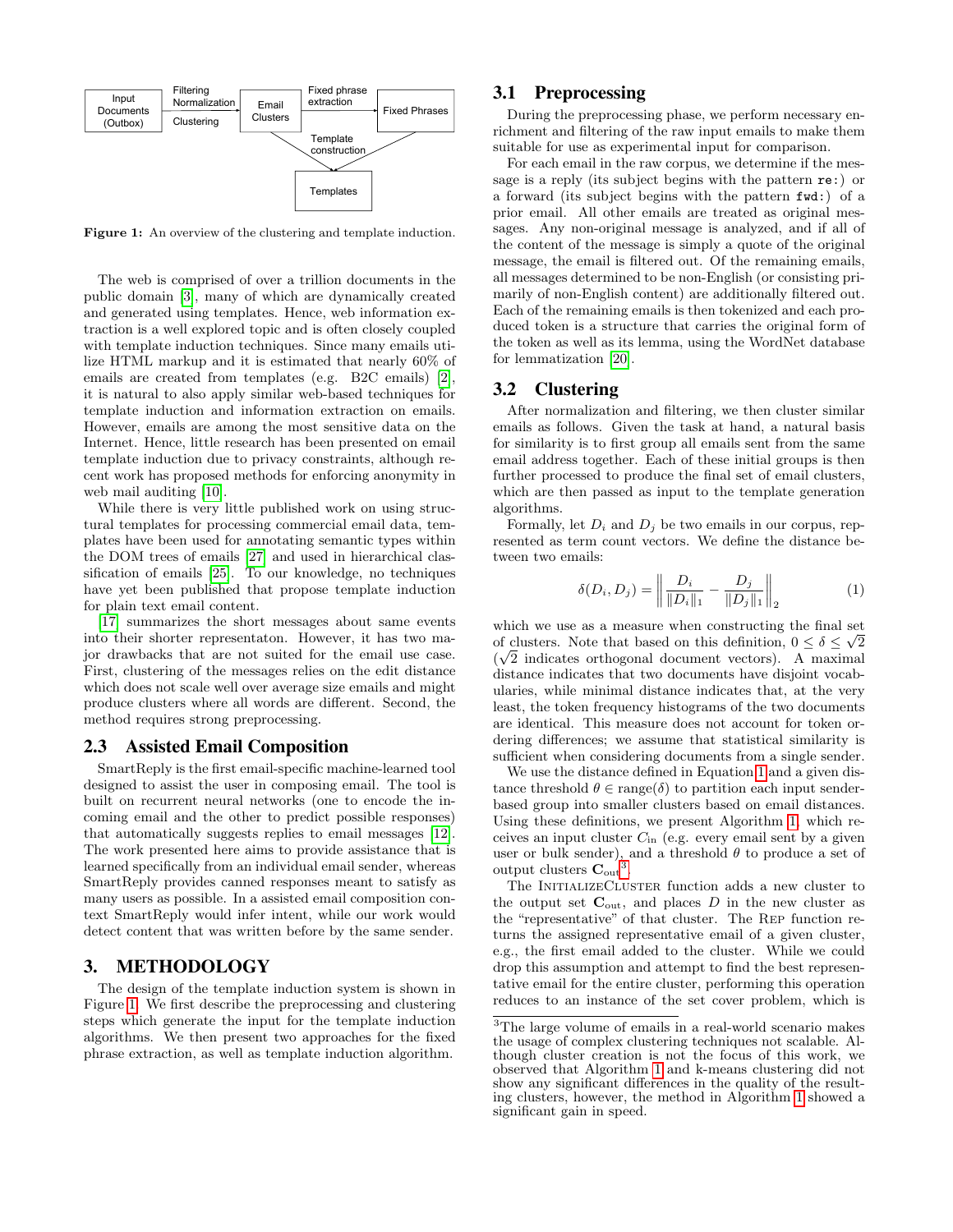#### <span id="page-3-0"></span>Algorithm 1 Creating distance-based clusters.

| PROCESSCLUSTERS $(C_{\text{in}}, \theta)$ |                                                                                                         |  |  |  |
|-------------------------------------------|---------------------------------------------------------------------------------------------------------|--|--|--|
|                                           | 1 $C_{\text{out}} = \{\}\$                                                                              |  |  |  |
|                                           | 2 for $D \in C_{\text{in}}$                                                                             |  |  |  |
| 3                                         | if $C_{\text{out}} == \emptyset$                                                                        |  |  |  |
| 4                                         | INITIALIZECLUSTER $(\mathbf{C}_{\text{out}}, D)$                                                        |  |  |  |
| 5                                         | else $C_{\text{best}} = \operatorname{argmin}_{C \in \mathbf{C}_{\text{out}}} \delta(D, \text{Rep}(C))$ |  |  |  |
| 6                                         | if $SIM(D, \text{Rep}(\widetilde{C}_{\text{best}})) > \theta$                                           |  |  |  |
|                                           | $C_{\text{best}} = C_{\text{best}} \cup \{D\}$                                                          |  |  |  |
| 8                                         | else INITIALIZECLUSTER $(C_{\text{out}}, D)$                                                            |  |  |  |
|                                           | return $C_{\text{out}}$                                                                                 |  |  |  |

known to be NP-complete. Although we may be able to find the optimal representative for some smaller-scale sets, such an approach would not scale to real-world collections. Therefore we use the pre-selected representative to keep the problem tractable.

Line [1](#page-3-0) initializes an empty result, where the main iteration over the input cluster emails occurs on lines [2–8.](#page-3-0) We initialize the first output cluster with the first email in line [4.](#page-3-0) For each subsequent email, we calculate the distance of the email from all the representatives. If the best score is greater than  $\theta$ , the email is added to the cluster with the best score; otherwise it creates a new cluster, with the email set as the representative (lines [5–8\)](#page-3-0). When all emails are processed, the resulting set of clusters is returned in line [9.](#page-3-0) Each of the final clusters represents a "template" of an email - each email in the cluster is a minor variant of a mostly static template.

### 3.3 Baseline Phrase Extraction

We now describe the two methods we compare when conducting experiments. In both cases, we assume the input documents have already been clustered based on our selected distance metric. The task is to determine the parts of content that are frequent enough in the cluster to consider them "fixed", which we can subsequently use to construct a template representing the clustered emails.

We adopt a greedy version of a longest common subsequence algorithm as a baseline approach. To identify fixed phrases for the templatization task, our baseline algorithm operates sequentially on emails of a given cluster. Pseudocode of the algorithm is presented in Algorithm [2.](#page-3-1) We define the input  $0 \le \gamma \le 1.0$  as a threshold for determining if a token is fixed. Additionally, let  $t_i$  be the  $i^{\text{th}}$  token in an email vector i.e.,  $D = t_0 \dots t_{|D|-1}$ . A token will be classified as fixed if it is present in  $\gamma * |C|$  documents. Given a cluster  $C \in \mathbf{C}_{\text{out}}$  from the clustering step, and a value for  $\gamma$ , the algorithm will return a set of terms considered as fixed for the given cluster.

On line [1,](#page-3-1) we iterate over  $C$  to calculate the document frequencies of the unique tokens in  $C$ , and store the tabulated data in df. Line [2](#page-3-1) initializes the acc variable, which acts as an accumulator for the frequency counts of observed phrases. Lines  $3-11$  loop over every email in C, filling acc with candidate phrases. The function INSERTINC inserts the entry if it does not exist, or increments the count of the existing entry. Lines [5–11](#page-3-1) construct the candidate phrases by iterating over the token sequences from the current D. The phrase (line [4\)](#page-3-1) variable tracks the "current" candidate

#### <span id="page-3-1"></span>Algorithm 2 Baseline method for finding fixed text.

```
BASELINEEXTRACTPHRASES(C, \gamma)1 df = DOCUMENTFREQUENCIES(C)
 2 acc = \{\}<br>3 for D \in \mathcal{C}3 for D \in C<br>4 phras
           phrase = []5 for i = 0 to |D| - 1<br>6 if df[t_i] \ge \gamma * |C|6 if df[t_i] \ge \gamma * |C|<br>7 APPEND(phi
                       APPEND(phrase, t_i)8 else
9 \text{if } |phrase| > 0<br>10 INSERTING
                             INSENTINC(acc, phrase, 1)11 phrase = []12 if |phrase| > 0<br>13 INSERTING
                 INSENTINC(acc, phrase, 1)14 REMOVEINFREQUENT(ac, \gamma * |C|)<br>15 return KEYS(acc)
```

```
return Kers(ac)
```
phrase. If a token has a high enough document frequency, it is appended to the current phrase (lines [6–7\)](#page-3-1). Otherwise if the current phrase is non-empty, its count is incremented in acc, and the phrase list is reset to empty (lines [9–11\)](#page-3-1). The final step on line [14](#page-3-1) involves iterating over the entries in the acc variable, and removing any candidate phrases that are below the  $\gamma * |C|$  threshold.

One of the major advantages of this approach is that the space and time complexity constraints of the algorithm are both linear with respect to the input size. Both aspects of the algorithm are  $\mathcal{O}(|C||D|_{\text{max}})$ , where  $|D|_{\text{max}}$  is the length of the longest email in  $C$ . Constructing  $df$  requires a scan over each email in C, while the execution of Algorithm [2](#page-3-1) is a linear scan over the emails in  $C$ . In terms of space complexity, the greedy construction of the candidate phrase table makes the space requirements be linear as well.

### <span id="page-3-2"></span>*3.3.1 Limitations*

While Algorithm [2](#page-3-1) is straightforward in its execution, it suffers from the assumption that frequent tokens tend to cooccur with each other. Only the longest identified phrases will be computed for the given emails; any subphrases that may also pass the frequency threshold, but are not in the same order or consecutive, will not be included in the output set of fixed phrases unless they occur as unique phrases elsewhere in the emails. For example, if the current tracked phrase is "Hi your order is here", the potentially higherfrequency phrase "your order is here" will not be added as a resulting fixed phrase simply because it occurs as a subphrase. Let us consider the following two clusters with 5 emails each, with 5 words in each document:

 $C1: (A B C D E), (A B C D F), (A B C D G), (A B Q C D)$  $C2:$  (A B C D E), (E A B C D), (A X C Y E), (A K C L E)

Let  $\gamma * |C| = 2$  for this example. For the first cluster C1, the resulting fixed phrase would be A B C D, since it is greedily constructed and passes the frequency checks. However, because A B C D was greedily constructed with the first three emails, the more useful fixed phrase pair A B and C D are not considered, resulting in a template with suboptimal coverage over its constituent emails. For the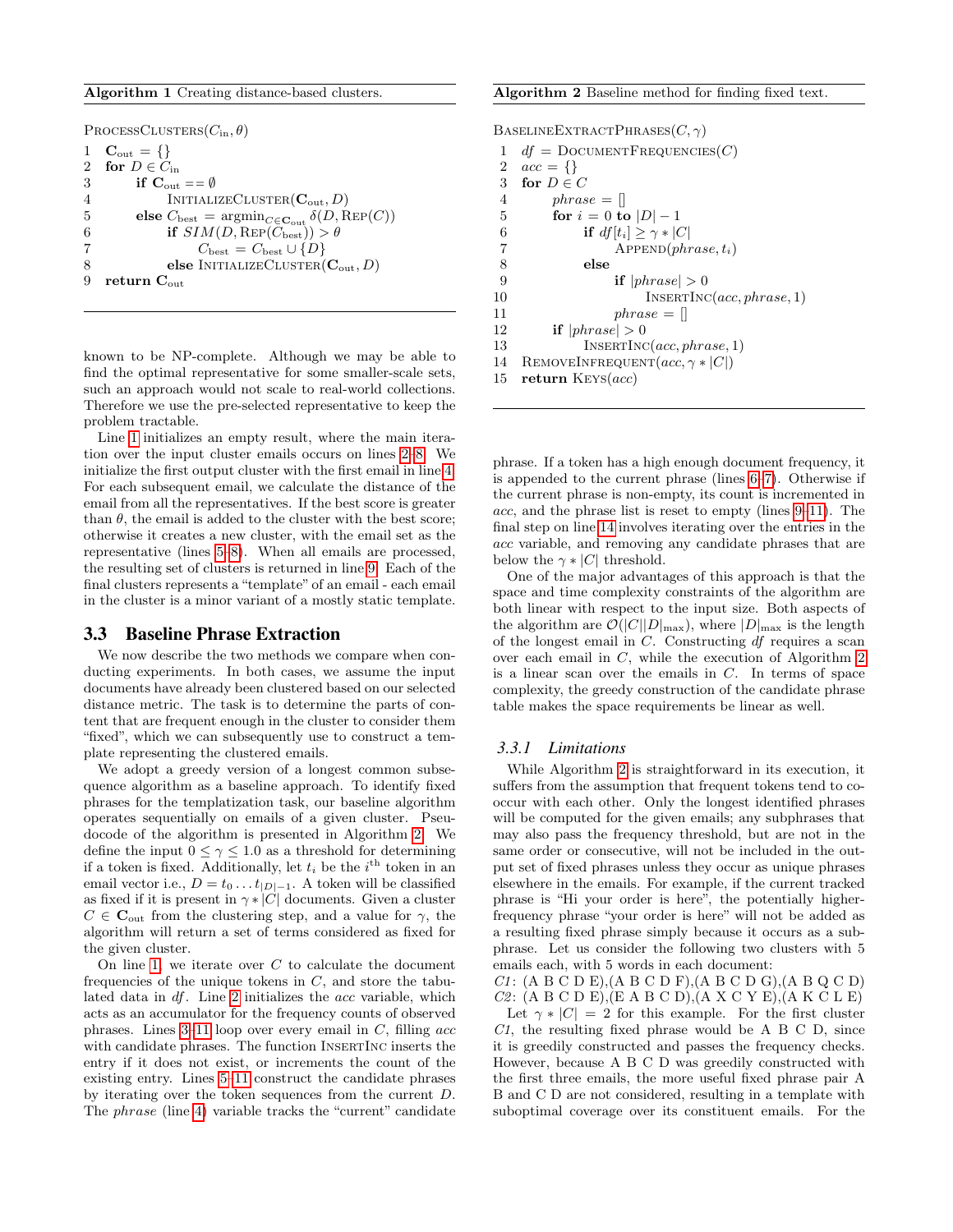second cluster  $C2$ , the resulting fixed phrases would be A, C and E, while more optimal A B C D and E are not emitted.

# 3.4 Suffix Array Based Approach

In order to overcome the limitations discussed in the previous section, we introduce an algorithm to perform template induction based on a suffix array. Since the performance and precision of the extracted phrases play an important role in template extraction and user profiling, we examine both the quality and scalability characteristics of this approach.

Our approach uses two main data structures to compute fixed phrases. The first is a suffix array (SA), which is the lexicographically sorted array of all suffixes of the input documents, i.e., pointers to the original positions. SA typically operate over the character space of the input, however in order to ensure that we produce valid fixed phrases, we need the SA to operate on the token space. Therefore, when constructing the SA, we only permit suffixes to be added at standard token separators such as whitespace and punctuation. The second data structure is an array of the longest common prefix (LCP), which is produced while computing the SA. Entries in the LCP correspond to the number of common characters in the prefixes between two consecutive suffixes in the SA.

Algorithm [3](#page-4-0) provides a sketch of the fixed phrase selection process using SA and LCP. We define  $\mu \in \mathbb{N}$  to be a threshold for the minimum number of shared characters allowed between two suffixes, and provide it as an input argument. In line [1,](#page-4-0) we initialize an accumulator acc, and we construct the SA and LCP structures. In this instance, acc has the added functionality of maintaining the insertion order of the entries, which will be needed in Algorithm [3.](#page-4-0) Practically speaking, this can be achieved by internally maintaining both a table and list to accomodate both access patterns.

The main loop of the algorithm (lines [3–15\)](#page-4-0) iterates over the contents of the SA, using each iteration to examine a particular suffix and then decide whether to track it as a candidate fixed phrase. On line [4](#page-4-0) we only admit suffixes that have a high enough overlap with the previous value; all admitted suffixes then have their counts incremented on line  $5<sup>4</sup>$  $5<sup>4</sup>$  $5<sup>4</sup>$ . The PHRASE function extracts the actual phrase from the input by its position (SA) and length (LCP).

The next action depends on the delta of the "current"  $LCP$ ; when there is a decrease in the  $LCP$ , we know that the currently tracked phrase has ended, and we need to check its frequency (lines [6–11\)](#page-4-0). The completed phrase's count is updated (lines [7–11\)](#page-4-0). The PrevLarger function emits all previously inserted acc entries as long as the corresponding LCP values are higher than the current value. Similarly, the PrevSmaller function emits contiguous prior entries with lower corresponding  $LCP$  values. If the frequency of the recovered phrases is below the  $\gamma * |C|$ , then the phrase is dropped from acc. Alternatively, if the LCP increases, this indicates that a new phrase has started, and we need to increment (or insert) it and all contained subphrases (lines [12–](#page-4-0) [15\)](#page-4-0). In the case where the LCP delta is zero, no additional action is taken. After the loop completes, the remaining keys in acc are returned as the fixed phrases (line [16\)](#page-4-0).

#### <span id="page-4-0"></span>Algorithm 3 Fixed phrase extraction based on SA, LCP.

|                | EXTRACTPHRASES $(C, \gamma, \mu)$             |  |  |  |  |
|----------------|-----------------------------------------------|--|--|--|--|
| 1              | $acc = \{\}; SA, LCP = BULDSUFFIXARRAY(C)$    |  |  |  |  |
| $\overline{2}$ | $INSENTINC(acc, PHRASE(SA[0], LCP[0]), 1)$    |  |  |  |  |
| 3              | for $i = 1$ to $ SA  - 1$                     |  |  |  |  |
| 4              | if $LCP[i] > \mu$                             |  |  |  |  |
| 5              | INSERTINC(acc, PHRASE( $SA[i], LCP[i-1], 1$ ) |  |  |  |  |
| 6              | if $LCP[i] < LCP[i-1]$                        |  |  |  |  |
| 7              | $c = acc[PHRASE(SA[i], LCP[i-1])]$            |  |  |  |  |
| 8              | INSERTINC(acc, PHRASE( $SA[i], LCP[i], c$ )   |  |  |  |  |
| 9              | for $phrase \in PREVLARGE(acc, LCP[i])$       |  |  |  |  |
| 10             | if $acc[phrase] < \gamma *  C $               |  |  |  |  |
| 11             | REMOVEKEY(acc, phrase)                        |  |  |  |  |
| 12             | elseif $LCP[i] > LCP[i-1]$                    |  |  |  |  |
| 13             | INSENTINC(acc, PHRASE(SA[i], LCP[i]))         |  |  |  |  |
| 14             | for $phrase \in PREVSMALLER(acc, LCP[i])$     |  |  |  |  |
| 15             | INSENTINC(acc, phrase, 1)                     |  |  |  |  |

16 return  $Kers(ac)$ 

<span id="page-4-2"></span>

|                |     |    | "A B" : 4                                                   |                                                     |
|----------------|-----|----|-------------------------------------------------------------|-----------------------------------------------------|
| ID             | LCP | SА |                                                             | <b>Table 1:</b> LCP, SA and                         |
|                | 9   |    | $\overline{A}$ B:C D E                                      | actual suffixes ordered                             |
| $\overline{2}$ | 9   |    | A B:C D F                                                   | lexicographically. Sen-<br>tence starts with space. |
| 3              | 5   | 21 | A B:C D $\mid$ G                                            |                                                     |
| 4              |     | 31 | $B/Q$ $C'D$                                                 |                                                     |
| 5              |     | 3  | $\overline{B}$ $\overline{C}$ $\overline{D}$ $\overline{E}$ |                                                     |
| 6              |     | 13 | iB C D!F                                                    | " A B C D $"$ : 3                                   |
|                | 3   | 23 | B C D'G                                                     |                                                     |
| 8              |     | 33 | В<br>Q C D                                                  |                                                     |
| 9              | .   | 47 | C D                                                         | "BCD" : 3                                           |
|                |     |    |                                                             |                                                     |

Let us again consider the simple example from the end of Section [3.3.1.](#page-3-2) Table [1](#page-4-2) provides a view of the contents of the SA and LCP after constructing them over the example emails. Recall that the SA is an array with pointers to the suffixes' positions in the original input, (e.g., 1, 11, 21, and so on), and the LCP stores the number of shared characters between two consecutive suffixes. For the course of the example, we make the following assumptions: the cluster contains only the suffixes present in Table [1,](#page-4-2) each suffix comes from a different document <sup>[5](#page-4-3)</sup>, and  $\gamma * |C| = 3$ .

We start with the first suffix "A B C D ", which belongs to the first document. The suffix has an overlap of 9 characters with the next suffix (i.e., there are at least two documents that have a repeated phrase of length 9 including spaces) and thus we insert the phrase into acc with count 1 (line [5\)](#page-4-0). As we progress in the example, we see the decrease of the LCP between IDs 3 and 4 which is valid, i.e., number of remaining overlapping characters passes  $\mu$ . A negative LCP delta indicates that the suffix has shortened, and the current phrase has ended. In this case, its accumulated frequency is checked, the phrase passes, and it is emitted. We observe that the LCP value drops to 5 characters, thus the count of the corresponding suffix should include the frequency of the previous larger phrases, and acc is updated accordingly (line [7-8\)](#page-4-0). As a result, "A B " is added to acc with count

<span id="page-4-1"></span><sup>4</sup> Since all the documents are treaded as a single string during the SA construction, we maintain an additional data structure  $D$  that contains indexes of beginnings of the documents. Thus, ids of the documents are obtained with SA.

<span id="page-4-3"></span><sup>&</sup>lt;sup>5</sup>In the algrithm [3](#page-4-0) we proceed ensure that phrase increment only happen for phrases in different document.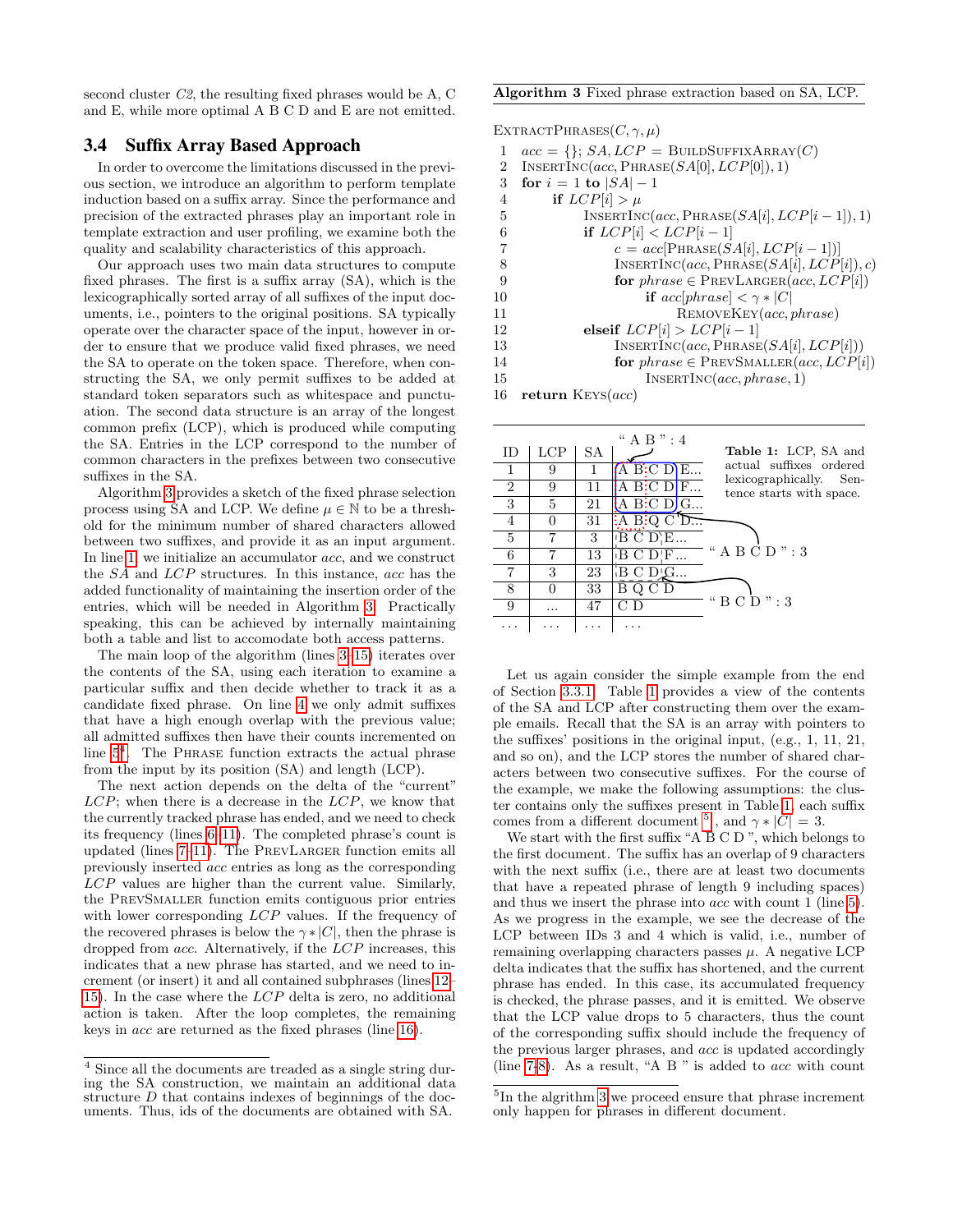3. When the LCP increases, the frequency of the current tracked phrase should continue to accumulate and longer phrases should be added to acc with count 1 (lines [12–15\)](#page-4-0). Following this example to its termination, we would produce A B C D, A B, C D for the first cluster and A B C D, E for the second one, which prove to be more optimal selections than those produced by Algorithm [2.](#page-3-1)

The computation complexity consists of two factors: suffix array construction and fixed phrase extraction loop. The former is  $\mathcal{O}(|C||D|_{\text{max}})$  complexity. The latter is proportional to the input size, or more preciesly, proportional to the number of words in the input. Overall, the complexity is  $\mathcal{O}(|C||D|_{\max})$ .

The algorithm also has modest space demands, since it only requires the following input: the suffix array and the longest common prefix array, both of which are proportional to the input size and store only pointers to the original input. During operation, the only data structure maintained is the output argument, the final set of fixed phrases.

The algorithm affords several opportunities for parallelization. For example, each part of the suffix array starts with a different letter, and can be processed independently. Additionally, instead of partially rescanning the suffix array when there is a change in the current LCP value, a new process/thread can be spawned that will be responsible for updating the occurrences of the bigger phrase.

# 3.5 Constructing a Template from Phrases

We now describe the process of building a template based on the induced fixed phrases. We design the template itself to be an ordered list of fixed and non-fixed phrases. We define the coverage of a given template/email pair to be the fraction of characters of the email that can be aligned with the fixed text present in the template. It is an important measure since it describes an email comression, i.e., number of characters that might be saved while typing or while representing an email through the fixed and non-fixed regions etc.

The main task is to align the fixed phrases with the following optimization criterion: choose a set of non-overlapping phrases that maximize the coverage over the email. Fundamentally the process of template building involves dynamic programming to align the fixed phrases of the template onto the email.<sup>[6](#page-5-1)</sup>

When the alignments of the phrases to the email are found, the email is transformed into the sequence of the matched fixed phrases separated by the parts of the template which were not mapped to a fixed phrase, and are presumed to contain variable content. For example, if we have 2 fixed phrases: "hi", "how are you" and the email is "hi John, how are you", we would like to generate the template "hi how are you". Example templates generated using our techniques on the Enron corpus are presented in Table [2.](#page-5-2)

Overall, the quality of the templates is hard to evaluate and can be either performed by humans or automatically. Human evaluation is rather expensive and error prone. Therefore, we rely on the coverage metric as a reflectino of the cluster edit distance.

<span id="page-5-2"></span>

| <i>Template 1</i> : The report name:<br>p/1       |
|---------------------------------------------------|
| published as of $\frac{1}{2001}$ is now available |
| for view on the website.                          |
| <i>Template 2:</i> We have received the executed  |
| Letter Agreement date $\frac{1}{2}$<br>$(1)$ (    |
| amending the  Copy will be distributed.           |
| <i>Template 3</i> : Please, put it on my<br>Vince |

Table 2: Examples of the templates created based on SA. correspond to the non-fixed regions of the templates.

# <span id="page-5-0"></span>4. EXPERIMENTS

In this section we describe the experimental setup, data sources and insights we have obtained from both the baseline and suffix array based approaches. We perform two main experiments to analyze the quality of the templates produced by the two presented methods. We conduct the same experiment with two separate corpora: a synthetically generated corpus and a real email corpus from the Enron Corporation. We continue to use the coverage over emails for quality assessment, and we introduce the template entropy measure, which is the proportion of fixed phrases that a template contains. More fixed phrases in the template indicate more variable content separating it, thus introducing more uncertainty which we aim to minimize. Using these measures and given an induced template, our goal is to maximize coverage and minimize template entropy. To test the robustness of the proposed approach we have performed multiple runs varying clustering threshold  $\theta$  and fixed phrase document frequency  $\gamma$ .

### 4.1 Synthetic Corpus

Since the algorithm could be run over all user's emails, it is important to know how sensitive the template creation algorithms are to cluster quality. We test both methods against clusters of varying quality, so in order to perform these tests while minimizing confounding factors from the input, we use a synthetically generated corpus of emails, which is constructed as follows. We automatically generated 3 independent sets of 100 emails each. For each set we create 10 clusters with 10 emails each. For a given cluster, we selected a set of predefined "fixed" phrases that we then separated in each email by randomly generated text that acted as the "non-fixed" portion of the email. For example, in a cluster with two predefined fixed phrases, we randomly chose phrases to put before, between and after the fixed phrases for each email in the cluster.

To ensure that uniform email size did not confound our results, we create another synthetic set where the cluster sizes are distributed normally instead of uniformly. Table [3](#page-6-0) provides details on the generated corpora. The average coverage per template of cluster sizes is about 80%, and the average template entropy is 3. The randomly generated emails had an average size of 260B, which is in the 92nd percentile of email sizes in the public corpus.

We characterize the templatization performance by varying two parameters that are specified prior to processing as described in Section [3:](#page-2-0) the clustering threshold  $\theta$  and the fixed phrase document frequency  $\gamma$ . We found that with  $\theta \leq 0.6$  all synthetic emails were grouped into one cluster, while for  $\theta = 0.7, 0.8, 0.9$  average cluster sizes were 20, 11, 6 respectively. Since generation of the fixed and variable

<span id="page-5-1"></span><sup>6</sup>A more detailed description is omitted due to complexity and limits on space.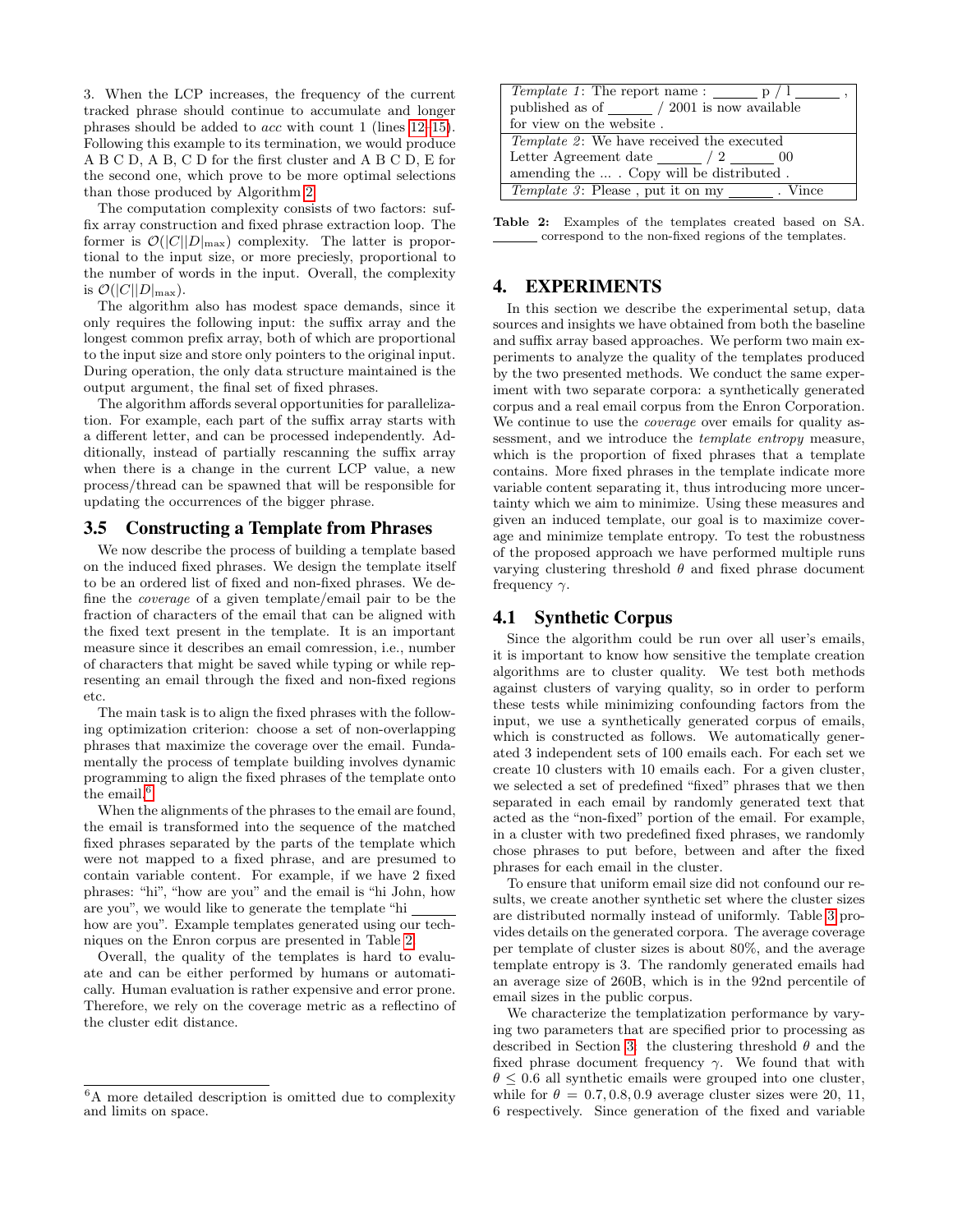<span id="page-6-1"></span>

Figure 2: Average template coverage and entropy for two synthetically generated corpuses, i.e., equally and normally distributed cluster sizes. We present the coverage by varying clustering threshold  $\theta$  and fixed phrase frequency  $\gamma$ . Suffix Array based approaches consistently show higher coverage (portion of the email marked as fixed) with lower Template Entropy (number of fixed-phrases per template). Template coverage of a cluster is computed for each email and averaged for the whole cluster.

<span id="page-6-0"></span>

| Metric                     | $\mathbf{Syn1}$ |     | Syn2 |     | Syn3 |     | Mean |     |
|----------------------------|-----------------|-----|------|-----|------|-----|------|-----|
| Cluster size               |                 |     |      |     |      |     |      |     |
| Coverage $(\%)$<br>Entropy | 75              | 85  | 82   | 79  | 79   | 82  | 79   | 82  |
|                            | 2               | 2.7 |      |     | 2.7  | 3.2 | 3.2  | 3.3 |
| Characters                 |                 | 246 | 148  | 162 | 249  |     | 192  | 195 |

Table 3: Average characteristics of the generated synthetic corpus. U and N correspond to the uniform and normal distribution of the cluster sizes.

parts in the synthetic emails is performed randomly, multiple clusters may share similar fixed and variable parts, which might result in over- or under-clustering.  $\theta = 0.8$  showed the closest cluster distribution to the expected results. The results are shown on Figure [2](#page-6-1) using our two selected measures. The higher the clustering threshold is set, the more template coverage converges towards a steady value for both methods. Similar behavior is shown for the template entropy; as cluster quality increases, templates are built over more homogeneous sets of emails and therefore have a more compact structure.

We can see the consistent improvement over the baseline approach both in terms of email coverage and template entropy. As shown on the synthetic corpus results Table [3,](#page-6-0) the expected coverage and entropy are 79% and 3.2 respectively for the first batch of generated emails. We can see that by varying both  $\theta$  and  $\gamma$ , the suffix array based approach maintains dominance across all metrics. This consistently improved performance stems from the fact that the suffix array provides a higher quality set of candidate fixed phrases to use in template construction. Overall, having more phrases is beneficial when it comes to user profiling and better template construction even if the higher number of phrases requires an increase in extraction time.

### 4.2 Enron Corpus

For the second series of experiments we used the publicly released email corpus from the Enron Corporation. The corpus contains a large database of over 600,000 emails generated by over 150 users, mostly from senior management of Enron. For the experiment we extracted all of the sent emails of the corpus users. This resulted in over 125,000 emails with more than 300 distinct email addresses<sup>[7](#page-6-2)</sup>.

We preprocessed the corpus as described in Section [3.](#page-2-0) Multiple statistics are collected during clustering, such as user outbox (sent mail) counts, cluster quality, and so on. We do this in order to provide a sense as to whether the clusters formed would be suitable for template induction. By exposing an explicit notion of the quality of the clusters, we avoid the possibility of an unknown feature acting as a confounding factor when evaluating the induced templates.

To measure quality of the clusters themselves, we use a variant of the "edit distance" (ED) measure. For an output cluster  $C \in \mathbf{C}_{\text{out}}$ , we calculate the ED of the cluster as:

$$
ED(C) = \frac{1}{\text{chars}(C)} \sum_{D \in C} \text{CharED}(\text{Rep}(C), D) \qquad (2)
$$

where  $\text{chars}(C)$  is the sum of the character lengths of all member emails in C. We rely on this metric to emphasize the compression of the outbox and thus typing reduction of the repetitive parts. When a cluster has a body edit distance of less than 20% of its average content length and contains at least 5 emails, we call that cluster a "high-quality" (HQ) cluster. Based on this analysis and definition we obtain the following corpus statistics shown in Table [4.](#page-7-0)

We break down the user sent mail volume into deciles to get a sense of how many users could be characterized as "high-volume" senders, as shown in Table [4.](#page-7-0) Only active users that fall into the 40th percentile and higher by their

<span id="page-6-2"></span><sup>7</sup>We treat multiple corporate accounts of a user as separate entities since each account is used for a distinct purpose.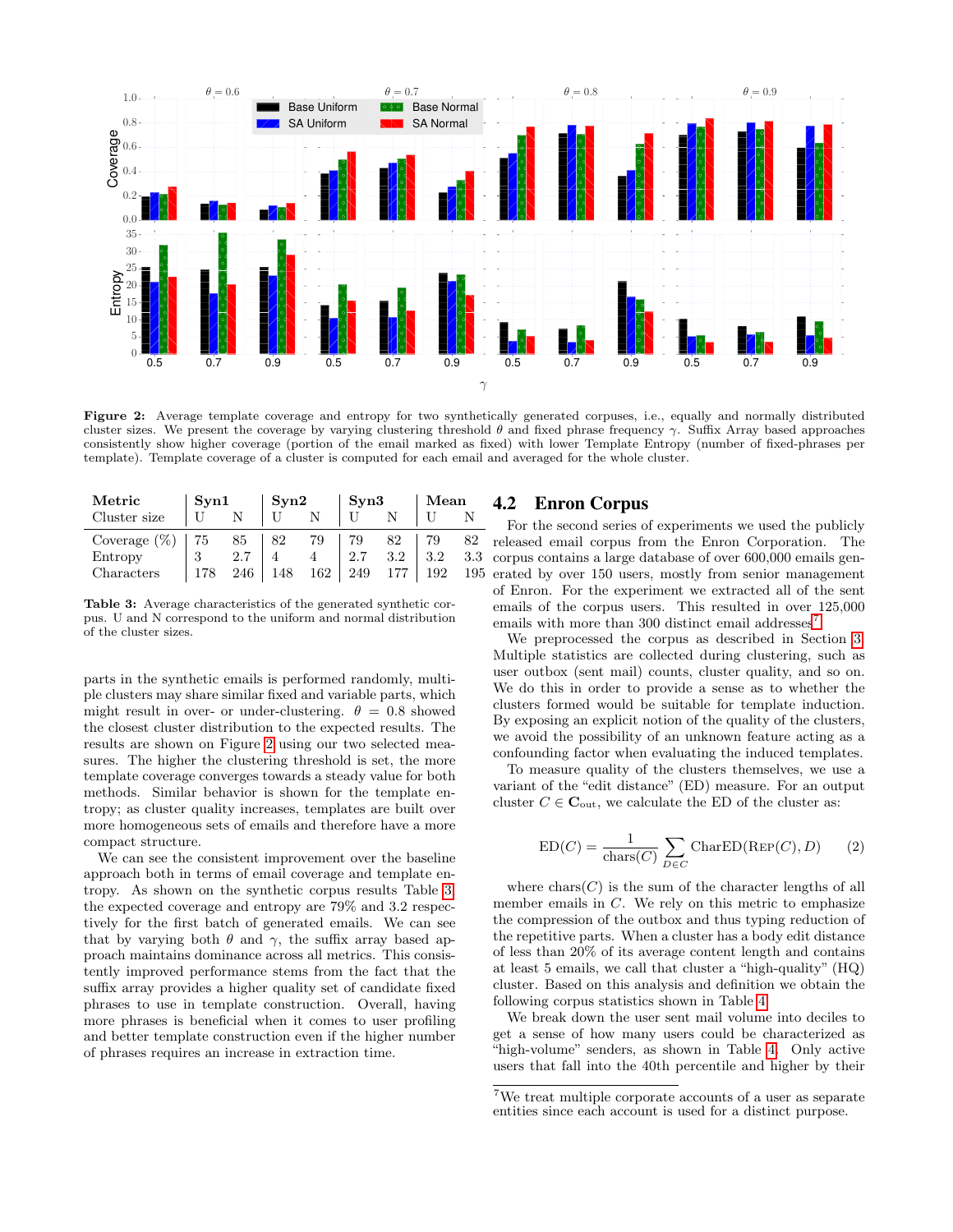<span id="page-7-0"></span>

| User deciles | Number of<br>users | Total<br>outbox size | Average<br>outbox size | Average email<br>length | Average cluster size<br>for $\theta = 0.8$ | High quality clusters<br>for $\theta = 0.8$ |
|--------------|--------------------|----------------------|------------------------|-------------------------|--------------------------------------------|---------------------------------------------|
|              | 79                 | 79                   |                        | 284.81                  |                                            |                                             |
| 20           | 19                 | 50                   | 2.63                   | 372.21                  | 1.97                                       |                                             |
| 30           | 28                 | 310                  | 11.07                  | 1.352.31                | 3.22                                       |                                             |
| 40           | 31                 | 1.372                | 44.26                  | 589.07                  | 5.15                                       |                                             |
| 50           | 32                 | 2.885                | 90.16                  | 641.81                  | 5.63                                       |                                             |
| 60           | 32                 | 5.886                | 183.94                 | 483.96                  | 4.8                                        |                                             |
| 70           | 31                 | 10.809               | 348.68                 | 618.29                  | 6.16                                       | 11                                          |
| 80           | 33                 | 23,377               | 708.39                 | 409.21                  | 4.56                                       | 53                                          |
| 90           | 31                 | 80.336               | 2,591.48               | 570.87                  | 7.84                                       | 102                                         |
| Aggregates   | 316                | 125104               | 442                    | 591                     | 4.48                                       | 177                                         |

Table 4: Description of the Enron sent mail corpus.

sent mail volume are capable of producing templates that are of suitable quality, and as the decile increases, the number of HQ clusters grow superlinearly. The data in the table suggests that a user would need at least ∼40 emails to produce any useful templates. Given the increasing prevalence of email for communication, this suggests that templatization could be useful for virtually every current user of email.

The first two deciles did not have more than one email sent which is shown in the 4th column. Interestingly, the average size of a sent email is significantly greater in the third decile compared to others. This observation is driven by the data, i.e., users with a relatively low outbox size (∼11 emails on average) tend to send mainly long annual reports. Moreover, the average size of the user outbox correlates with the tendency to write similar emails.

We also investigated whether the average edit distance in a cluster behaved as a function of the cluster size, as shown in Figure [3.](#page-7-1) Indeed, the greater the size of the produced cluster, the lower the chance to observe a small edit distance within the cluster. The two exceptions to this observation occur at cluster sizes 10 and 100, which consist of annual reports (within a cluster) that only vary in the month mentioned in the email.

<span id="page-7-1"></span>

**Figure 3:** The average ED as cluster size increases for  $\theta = 0.8$ 

Using the edit distance as defined, we find that the edit distance for the bodies and subjects of the emails in a given cluster have a Pearson correlation coefficient of 0.31. As the edit distance increases for the subjects, the body edit distance tends to increase as well. The trends for subject vs. body are presented in Figure [4.](#page-7-2) Such information could be used in email clustering and cluster filtering, or for efficiency gains when performing clustering at large scale.

Similarly to the synthetic corpus experiments we performed template induction for the baseline and SA based approaches. As a result of clustering with  $\theta = 0.8$  we obtained over 25,000 clusters. As expected, the higher the cluster threshold, the more clusters are produced. In particular, we observe strong

<span id="page-7-2"></span>

Figure 4: Correlation between average body edit distance and average subject edit distance within cluster and fraction of distinct receivers (1 - all receivers are distinct) respectively.

positive correlation of 0.91 between  $\theta$  and the number of clusters produced, while the synthetic data has a moderate positive correlation of 0.62. More prolific users (top deciles) tend to write more similar emails as described in Table [4.](#page-7-0) We tested the variations of the SA approach when limiting the size of the accepted fixed phrase (2, 3 words).

<span id="page-7-3"></span>

**Figure 5:** Average template coverage and entropy for  $\gamma = 0.8$ and  $\theta = 0.8$  over Enron corpus all and high quality clusters.

As can be seen from Figure [5,](#page-7-3) the suffix array based approach performs better than the baseline alternative in terms of coverage and entropy. We show only one pair of values for  $\theta$  and  $\gamma$  here, but we observed similar behaviour for other values of these parameters. By varying the constraints on the phrase quality, we show that it is possible to balance between the coverage and the entropy of the template. For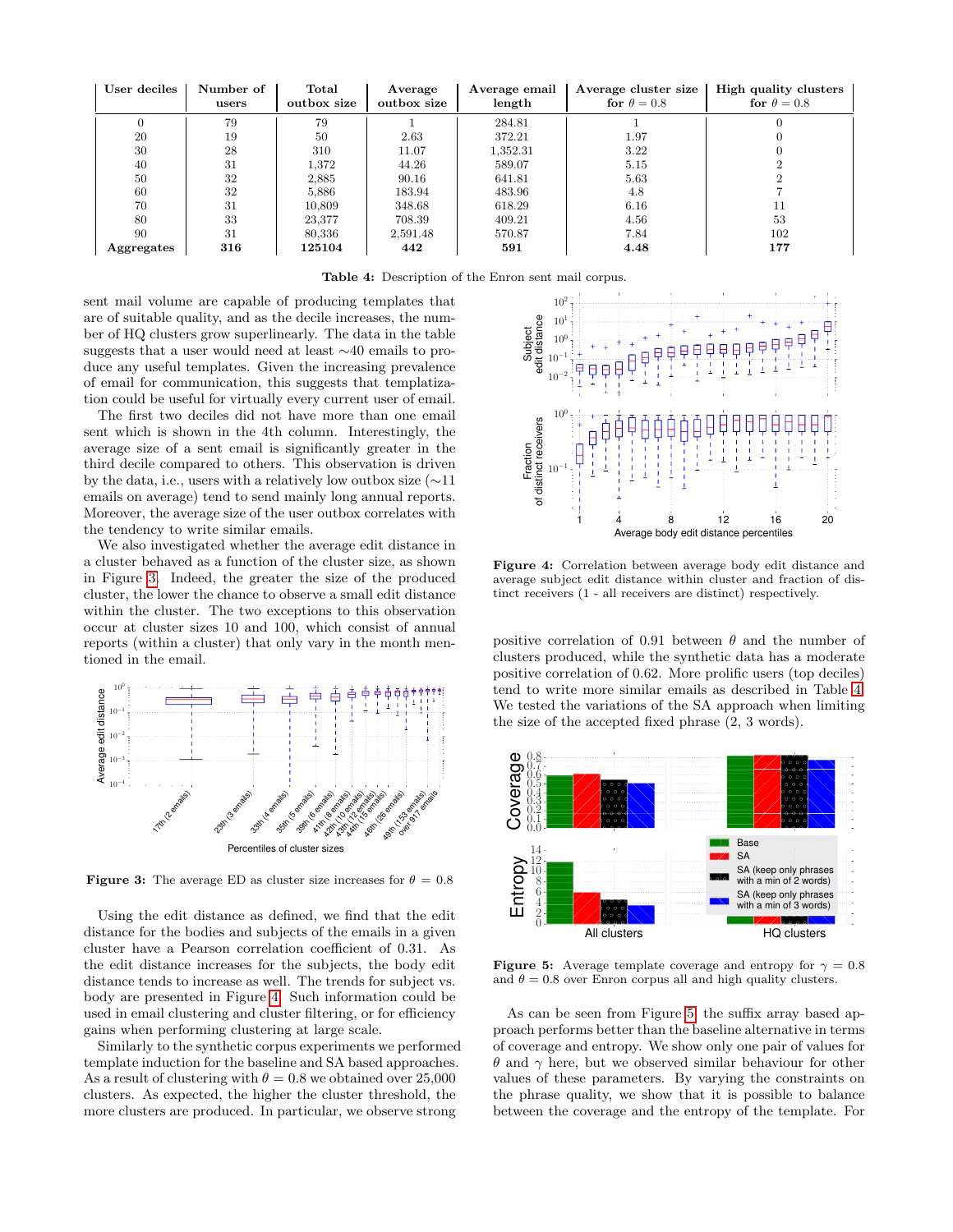example, the most restrictive results (SA with phrases with a min of 3 words) have the least template coverage. However, this significantly reduces the number of fixed regions in the template. Overall, average entropy for various setups of our approach is ∼4, while maintaining the coverage within 60%. Considering an average email length of 600 characters and average word size to be ∼10, we obtain a ∼35 word reduction in typing in an autocompletion setting for users with induced templates.

Our findings indicate that using SA for template induction offers better performance than the baseline both in terms of email coverage and template entropy. As can be seen in Figure [2,](#page-6-1) where expected performance is ∼80% and ∼3 for coverage and entropy respectively, the SA based fixed phrase extraction shows better results for both metrics no matter the quality of the cluster. Similar behavior is observed for the Enron corpus and shown in Figure [5.](#page-7-3)

# 4.3 Scalability Analysis

To test the performance characteristics of both approaches we performed fixed phrase extraction over various cluster sizes. Even though this work focuses on the template extraction for a single user account the size of the outbox should not be neglected, since it could reach millions of emails. We kept each email size to be almost identical in size (approx. 1  $KB$  each<sup>[8](#page-8-2)</sup>). We varied the cluster size from 2 KB to 33 MB with the corresponding number of emails from 2 to 33,000. Figure [6](#page-8-3) shows the execution time taken to create templates as the size of the input cluster increases. When the clusters are relatively small, the methods are equivalent in efficiency. However, the growth trends depicted in Figure [6](#page-8-3) clearly show that the baseline approach takes longer to complete than the SA approach as the cluster size scales up. The baseline approach proves to be sensitive to both the number of emails in the cluster and email size variations within the cluster. The SA is agnostic to these variations due to the fact that the input is treated as a blob of information for which the SA is built and valid phrases are added to the result.

Additionally, one can easily see that the growth of the baseline is also superlinear - the baseline requires less than 200 seconds for 5K emails and 400 seconds for 15K emails, but requires over 1600 seconds for 30K emails. While the earlier segment has a slope of approximately 2/3 (2x time for 3x input), the next segment is closer to a slope of 2 (4x time for 2x input). This suggests that the slope will continue to grow as the input size increases. The SA approach shows a slight slope increase as well, but it is multiplicalely less than the baseline, making the SA approach more scalable.

# <span id="page-8-0"></span>5. CONCLUSIONS AND FUTURE WORK

We have demonstrated the feasibility of performing highquality plain text template induction using proposed highly scalable solution. The experiments, perfomed on both a synthethic and organic email corpora, illustrate the efficacy of using suffix arrays to induce templates, even in the face of input clusters of varying quality.

We continued our investigation by then comparing two template induction algorithms. We have shown both in theory and in practice that using a suffix array is more effective

<span id="page-8-3"></span>

Figure 6: A comparison of the increase in extraction size as the average cluster size increases.

than an out-of-the-box shingling baseline for template induction. The results of our investigation show that plain text documents can be templatized more efficiently using suffix arrays: the baseline showed superlinear growth, while the suffix array's growth is multiplicatively slower. Additionally, the templates induced using the suffix array encode more useful information than the greedy approach: across our experiments the suffix array templates provided consistently better coverage than the greedily-built templates. Our ancillary experiments suggested that if used for email autocompletion, the generated templates could on average save 35 words of typing when composing emails. Overall the presented work is salient for numerous applications, including optimizing the production of content, extracting information from machine-generated content (imagine if the "user" sending the email is an algorithm written by an online seller), and profiling composition behaviors of users. We only considered forming templates for individual users or bulk senders, however we would like to further explore 1) accross user clustering to induce templates; 2) applications of the created templates. This could allow an even higher email compression and carry insights into the composition behaviors of users at an aggregate level.

Our initial implementation relies on a simple selection the representative document of a cluster, but we would like to further explore alternative methods to find a "near-best" representation of a given cluster. Although we have shown that suffix array templates are more robust to cluster quality than greedily built templates, the clustering method affects the number of clusters produced, potentially creating many more clusters than there should be.

Finally, although we discussed and analyzed the efficiency of using the suffix array for template induction, our collection sizes are not real-world scale, and did not fully push the limits of our implementation. To be truly web-scale, our approach would need to work on billions of input documents, which will most likely present several efficiency challenges worth investigating. Both the clustering and induction phases could be improved by developing parallelized versions of both algorithms.

### 6. REFERENCES

<span id="page-8-1"></span>[1] D. Aberdeen, O. Pacovsky, and A. Slater. The learning behind gmail priority inbox. In NIPS Workshop on Learning on Cores, Clusters and Clouds, 2010.

<span id="page-8-2"></span><sup>8</sup> 1 KB is a upper bound on the 95% of the emails send in our corpus.